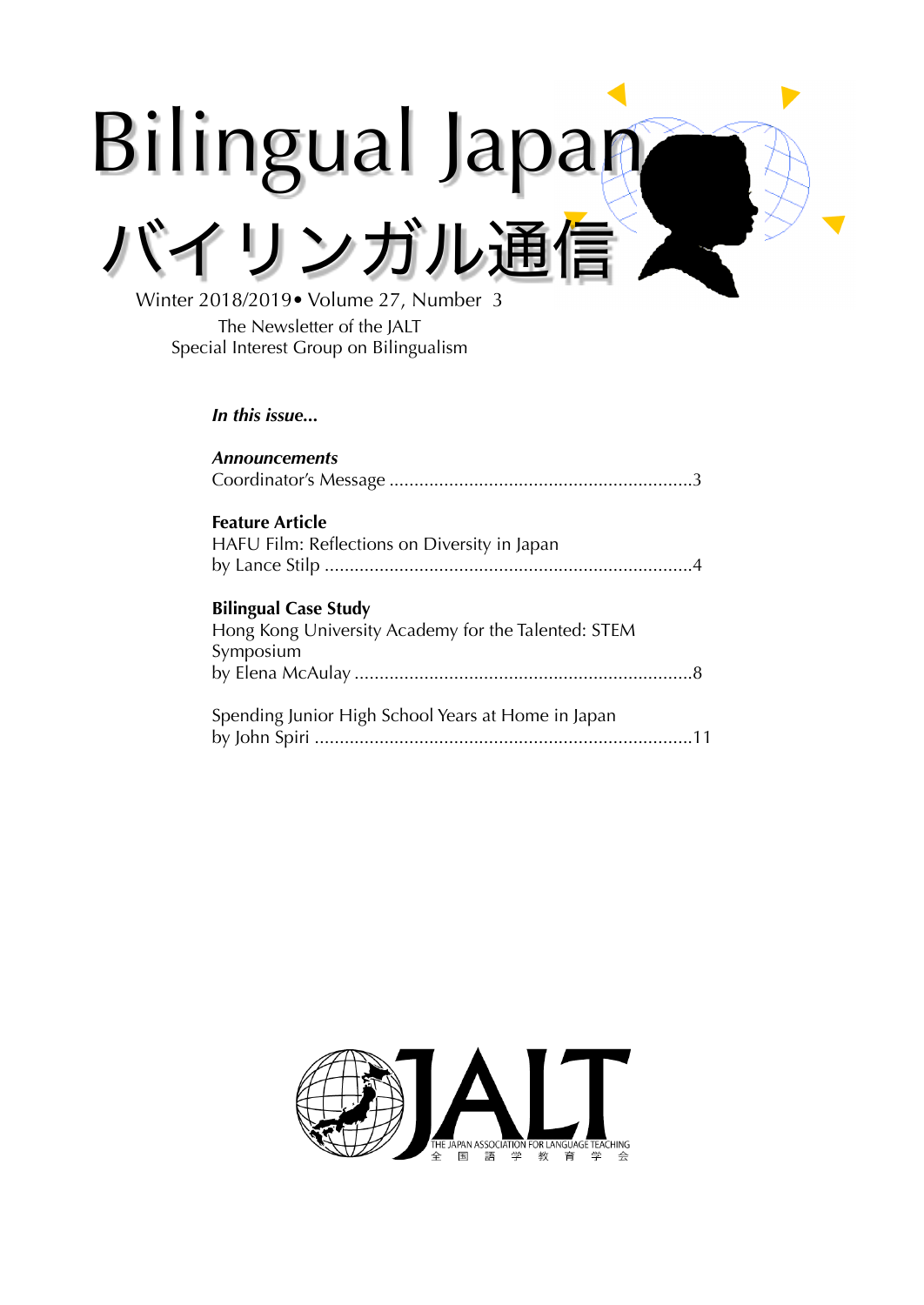# Bilingualism SIG Decision-Making Team

#### **Coordinator**  会長

Alexandra Shaitan alexshaitan@yahoo.com

## **Publicity Officer** 広報担当

Lauren Landsberry [laurenlandsberry@gmail.com](mailto:jayinhimeji@gmail.com)  **Treasurer**  会計

Tim Pritchard timnosuke@hotmail.com

## **Director of Publications** 広報委員長

Stephen M. Ryan stephen05summer @yahoo.com

## **Director of Membership** 会員書記

Blake Turnbull blaketurnbull@hotmail.com

## **Journal Editor** ジャーナル編集者

Stephen M. Ryan stephen05summer @yahoo.com

#### **Director of Program** 計画推進委員

Mandy Klein mklein@jcmu.org

#### **Newsletter Editor** ニュースレター編集者

Lance Stilp lancestilp@gmail.com

# Additional SIG Officers

#### **Member-at-large** 庶務委員

Vacant

## **International Liaison** 国際仲介委員 Masae Takeuchi

masae.takeucki@vu.edu.au

**Website Editor** ウェブサイト編集者 Lance Stilp

lancestilp@gmail.com

**Bilingjp** リストオーナー Stephen M. Ryan stephen05summer @yahoo.com

**Bilingjp Listowner**

#### **Directors of Newsletter Distribution /** 通信配

Sorrell Yue yue079650@gmail.com

York Weatherford yorkweatherford@gmail.com

## **Regular Column Editors/**  通信編集員

Alec McAulay, Ron Murphy, Christie Provenzano, Diane Lamb

## **Proofreading:** Josh Norman

# **Contribute to** *Bilingual Japan*

*Bilingual Japan* is the official newsletter of the Bilingualism Special Interest Group (B-SIG) of the Japan Association for Language Teaching (JALT). The purpose of this publication is to provide B-SIG members with articles and reports about bilingualism research and bilingual child-raising in Japan. *Bilingual Japan* also provides information about recent B-SIG activities.

**The content of this newsletter depends on contributions from its readers.** All SIG members and other interested parties are invited to submit articles or reports for inclusion in these pages. Start by writing about your family's experience or something about bilingual parenting that concerns you. Even if you feel that what you have to say is trivial, there is always someone who will be interested. Everyone has a story to tell, and we look forward to hearing yours.

## **Regular Columns**

•Consult the description at the top of each of the Regular Columns in this issue.

•Length: 1,500 - 3000 words

•Submit articles to the respective column editors.

## **Feature Articles**

•These articles are longer and/or deal with topics not covered by the Regular Columns.

- •Length: Up to 3,000 words or longer.
- •Submit articles to the editor at lancestilp@gmail.com

# **DEADLINE FOR THE NEXT ISSUE: April 15th**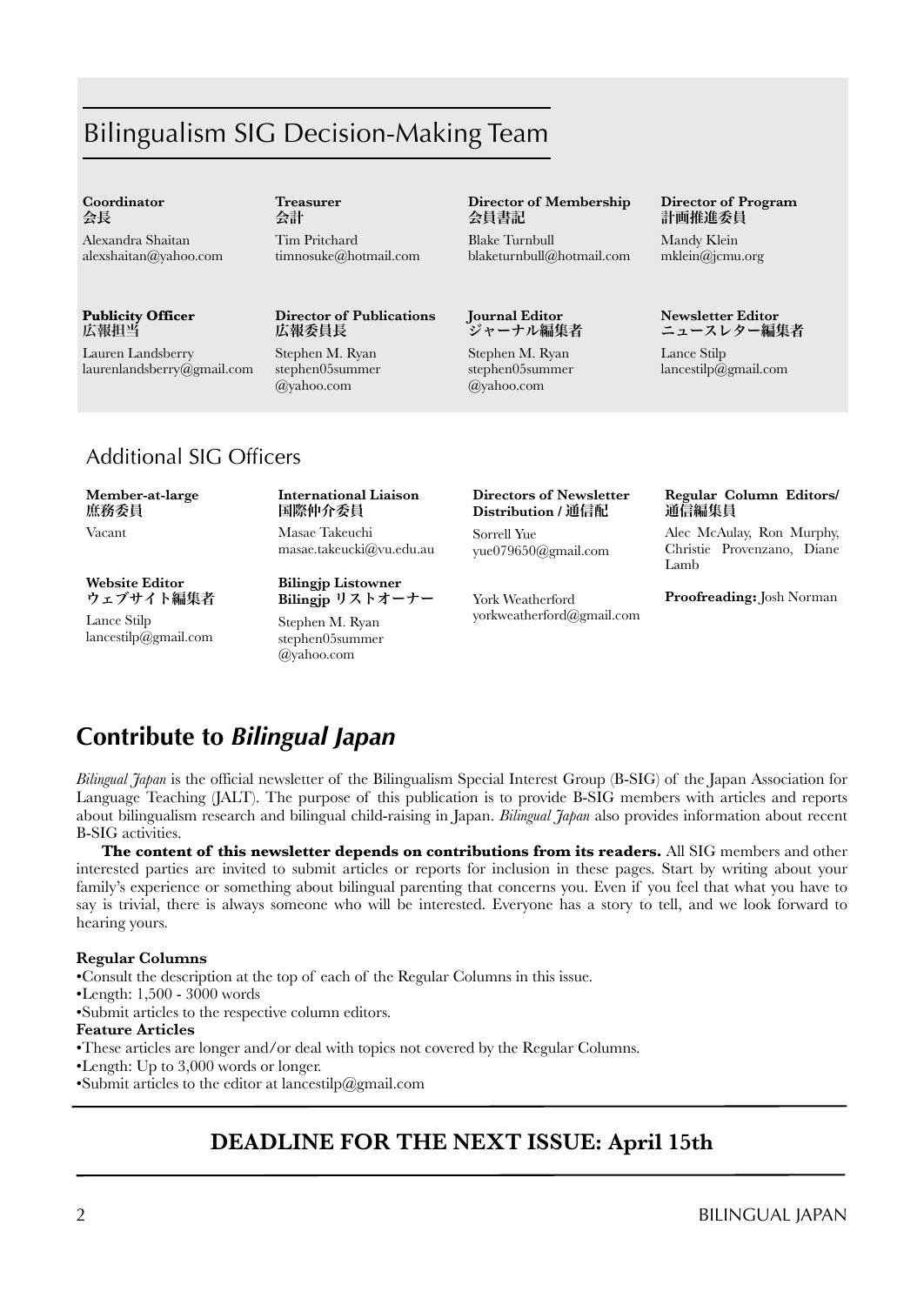Dear Bilingualism SIG Members!

Hope all of you have been enjoying a winter break. We would like to thank BSIG Officers (https://www.bsig.org/officers) along with all our regular members who have been contributing to the SIG successful activities via long-term membership, presenting and sharing their research and lived experiences at the PanSIG and JALT Bilingualism SIG Forums, and SIG events related to bi-/multilingualism and bi-/multiculturalism, submitting articles and book reviews to the SIG's newsletter and the JJMM Journal, and other various contributions.

Thank you very much to all participants who kindly accepted an invitation to participate in the BSIG Forum at the PanSIG and JALT International Conferences. It is always a pleasure to meet with all of you in person and learn from each other during such events. We look forward to see you all at the upcoming PanSIG 2019 Conference which will be held at Konan University, CUBE Campus in Nishinomiya, Hyogo Prefecture, on May 18-19, 2019.

I hope you will enjoy reading the Newsletter (winter issue) where you will find contributions from Spiri John, Lance Stilp, and Elena McAulay whose stories are rather helpful and interesting to the BSIG audience. Thank you very much to all contributors who have expressed an interest in submitting their work to the BSIG Newsletter.

While the SIG has sent out 3 issues of newsletter for many years, we would like to announce of the decision related to the discontinuation of the paper version which had been reached at the BSIG Annual General Meeting of 2018 at the JALT Conference. It was agreed that the budget, usually spent on printing and distributing the newsletter, would benefit BSIG members if it is used for organizing events and/or sponsoring guest or speakers relevant to the BSIG members' interests. The newsletter issues will be provided to all members in a different format which would be available in the e-version with an easy access.

On a different note, we would like to remind you of the call for papers for the BSIG JJMM 25th Anniversary Issue: Submissions are now being accepted for Volume 25 of the Japan Journal of Multilingualism and Multiculturalism, which will be released in November, 2019 (https://www.bsig.org/callforpapers).

We are constantly looking for new members to join our Decision-Making Team (SIG Officers). Please send your suggestions, questions and proposals related to the BSIG events and activities at alexshaitan@yahoo.com to Shaitan Alexandra. Our team provides support and guidance to new members along with the JALT executive officers. We are now looking for an individual who would like to be involved in 'shadowing' our SIG Coordinator to ensure a smooth transition once the current coordinator's term has finished.

We thank you all for your support and look forward to hearing from you. Best wishes,

Alexandra Shaitan, BSIG Coordinator.

27.3 • Winter 2018/2019 3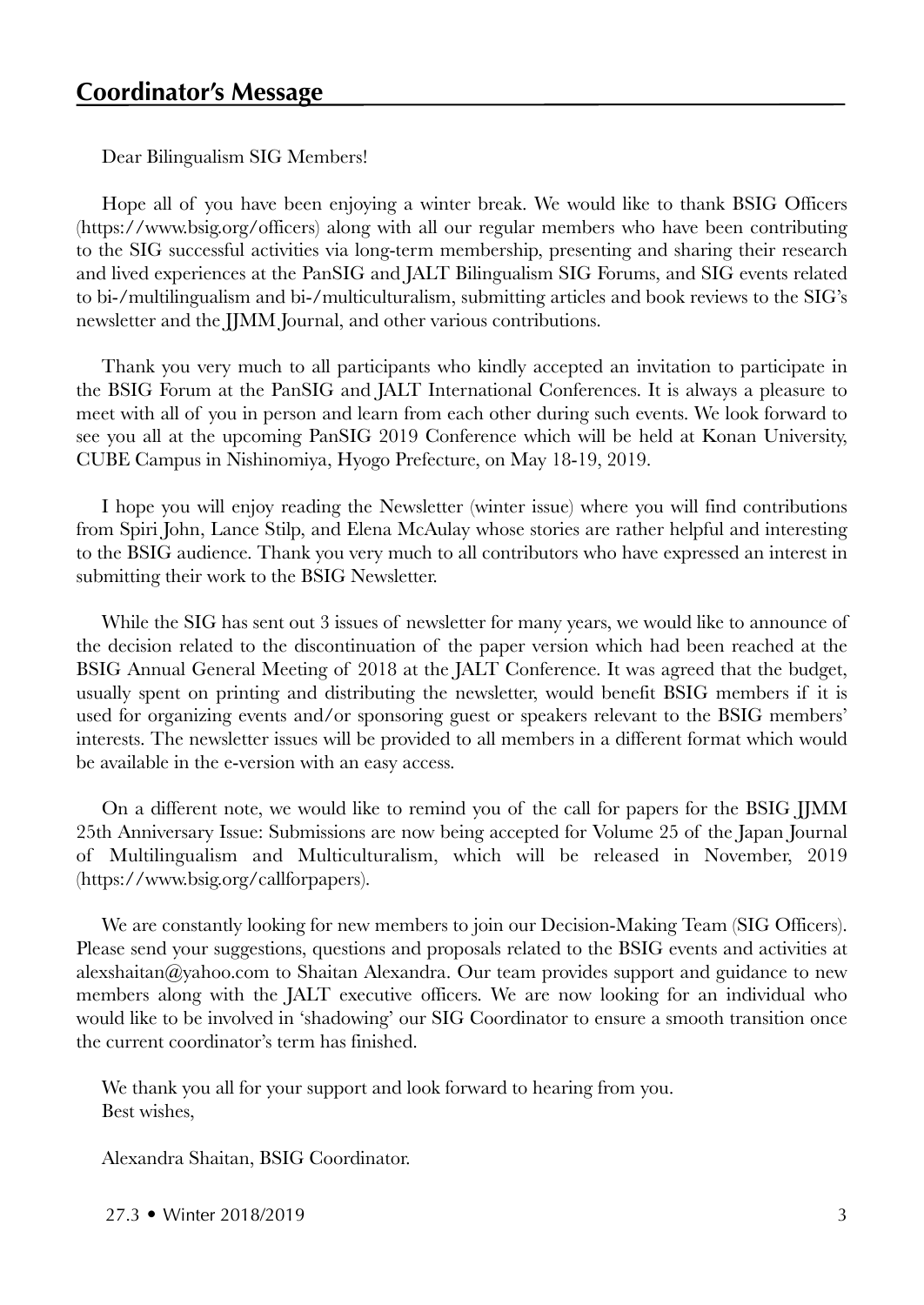# **Feature Article**

Readers are encouraged to submit articles related to various other topics or issues related to language learning, identity, education, or child raising. Please contact the editor Lance Stilp at <lancestilp@gmail.com> for more information.

# **HAFU Film: Reflections on Diversity in Japan**

by Lance Stilp

*JALT 2018 Diversity & Inclusion*

*Presentation Title: Diversity Misconceptions in the English Classroom*

*This is part 2 of a research series, which was published in the WINTER 2016/2017 issue. The following are responses from Japanese students on diversity and multiculturalism in Japan.*

# Preface

In 2012, I moved to Japan and realized that I had two big interests: one of course was the studies I had gone through as an applied linguist; the study of languages, how they are learned, used, and contested over in numerous ways. In other words, it was the study of how people eventually become bilingual (or multilingual). I was also interested what it meant to be bilingual; in other words, the study of how people live their lives with multiple languages and cultures. Thanks to members of the BSIG group, I was able to hit the ground running at my first JALT appearance in 2012. I attended the film showing of "HAFU", which at the time, had just been released into mainstream society. (It had had various viewings all over the world prior, but it was the first time anyone could pick up the DVD and watch it from anywhere in the world.)

Watching that film made me realize two things: first, that maybe being bilingual can be extremely difficult and demanding on the individuals; and second, that this was a film that was something that everyone should watch, regardless of their own ethnic

background. It is not a film simply reserved for those who grow up HAFU, or for those parents who are planning to raise children in Japan. In fact, it might be a film that is intended to teach Japanese about the issues of HAFU in Japan, just as much as it is a commemoration to those who also grew up with the same difficulties.

Therefore, as a university teacher, I decided to begin my project, in which I would show the film to as many Japanese people as possible in the hopes of spreading the word of a changing Japan. This included my family and friends, who immediately took heart to the content. I also intended to show the film to my own students. By doing so, I could reach out to hundreds of Japanese and show them the various issues that half-Japanese / mixed race people have living in Japan. It was me, leading the charge to change the minds of all these "monocultural" and "pure" Japanese.

However, the more I showed the film to students, the more I realized that I had made a mistake. It was not them who started to change, but rather it was my own opinions of them, the students who I intended to bring diversity to. I slowly realized the potential for diversity within the Japanese themselves as I began to collect responses and interview students after they had watched the film. It was my own mistake to assume from the beginning that Japanese were not diverse or didn't believe in diversity. Through my own misconception, my project began to grow as I expanded it to include not just the video showing in my class, but also large-scale projects that would involve students in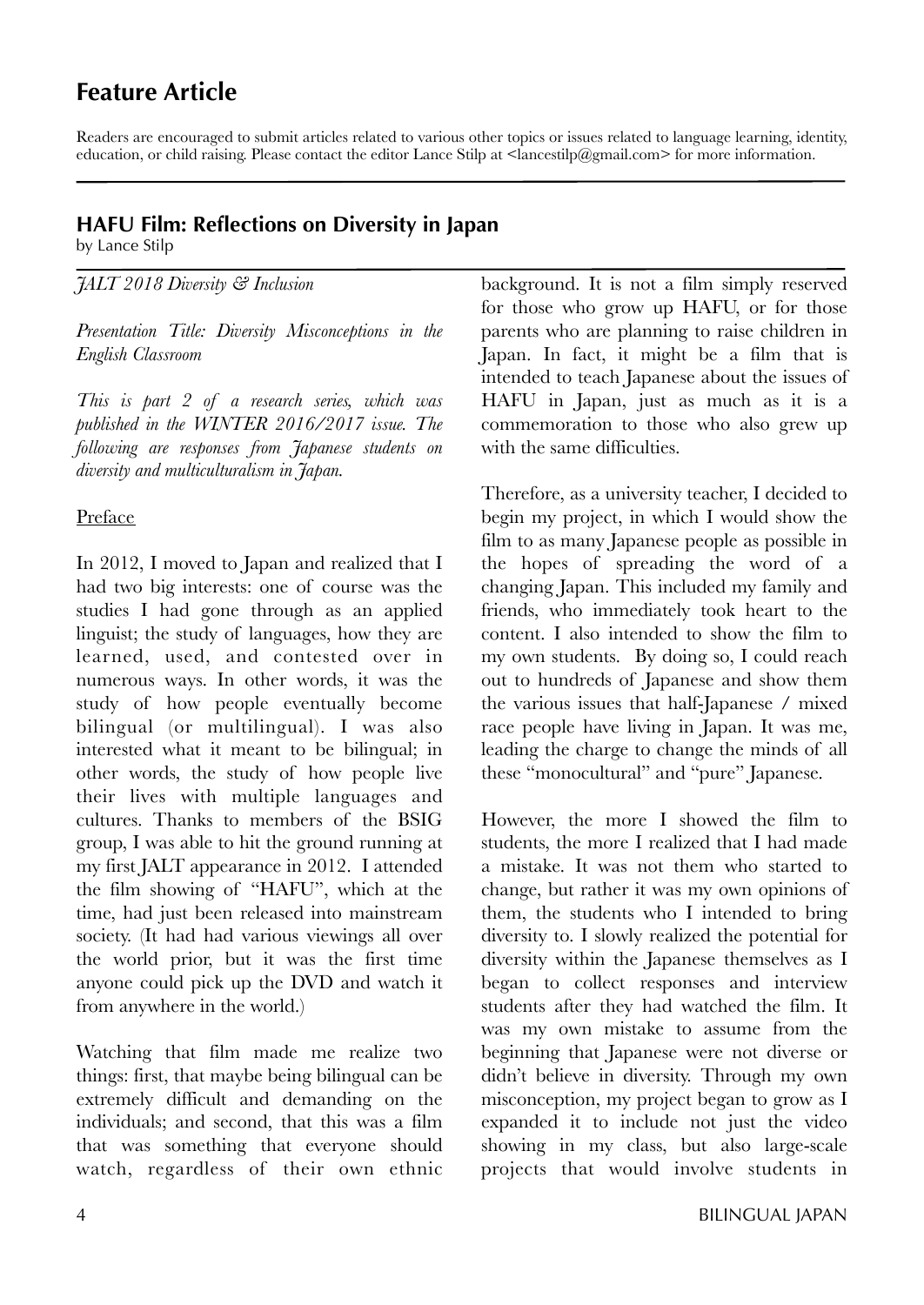firsthand research to identify other social issues in Japan and learn about diversity and multiculturalism in their everyday lives.

The biggest misconception that I had was believing that my Japanese "domestic" students were in fact all Japanese themselves. Among domestic students, a portion of them actually do come from various national, ethnic, and/or linguistic backgrounds. They may have mixed roots, either linguistically, culturally, or both. Then, there are also those who have simply traveled extensively, lived abroad for a time, or have some other international experience. I realized that there was no indication of a student's true diversity until I probed deep into each student's unique situation.

The following sections contain some quotes and comments regarding students' own beliefs on the language, culture, and identity of a rapidly changing Japan. Over 100 students were surveyed over the course of four years. Students were asked to watch a documentary in class and research about a particular social issue they found interesting. Each of the excerpts was selected after coding the themes, summarized below:

- 1) Specify the objectives of the research
- 2) Read the text of the data twice
- 3) Select coding unit such as the line of text

4) Organize and group the units into codes, and then organize codes into different categories

5) Identify themes of the categories

6) Select excerpts of the data that represent the themes

\**Adapted from Auerbach and Silverstein 2003*

This selection of responses is part of a larger, ongoing ethnographic research project. The responses selected are meant to be representative of common threads found: surprised/shock, tolerance/change, and understanding/repositioning.

Excerpts: Layer 1: Surprise and Shock "Do you believe Japan is changing?"

"There are so many international families [these days]."

"There are more people [that] have the mixed heritage and they make the Japanese's thoughts more global."

"A decade ago, I rarely saw people from other countries traveling, living and moving in my hometown"

"It was the first time to know Japanese are not tolerant to HAFU."

"I was very surprised at watch this video, because I never concerned about my nationality or blood."

"I think that HAFU think too much about their ethnic groups. Also their opinions were very negative."

# Layer 2: Tolerance and Change

"Japanese think we have to speak English more than now. This is start of changing."

"I [heard] my mother's experience of exchange student. In that time study in In that time study in abroad is not usual."

"In recent years more and more people go and study in abroad."

"In my case, I didn't have any [half-Japanese] friends in my class until coming [to university]."

"There are [actually] few places where foreigners can work in Japan."

"Japan is becoming global, but our knowledge is so little."

"We should broaden our horizon."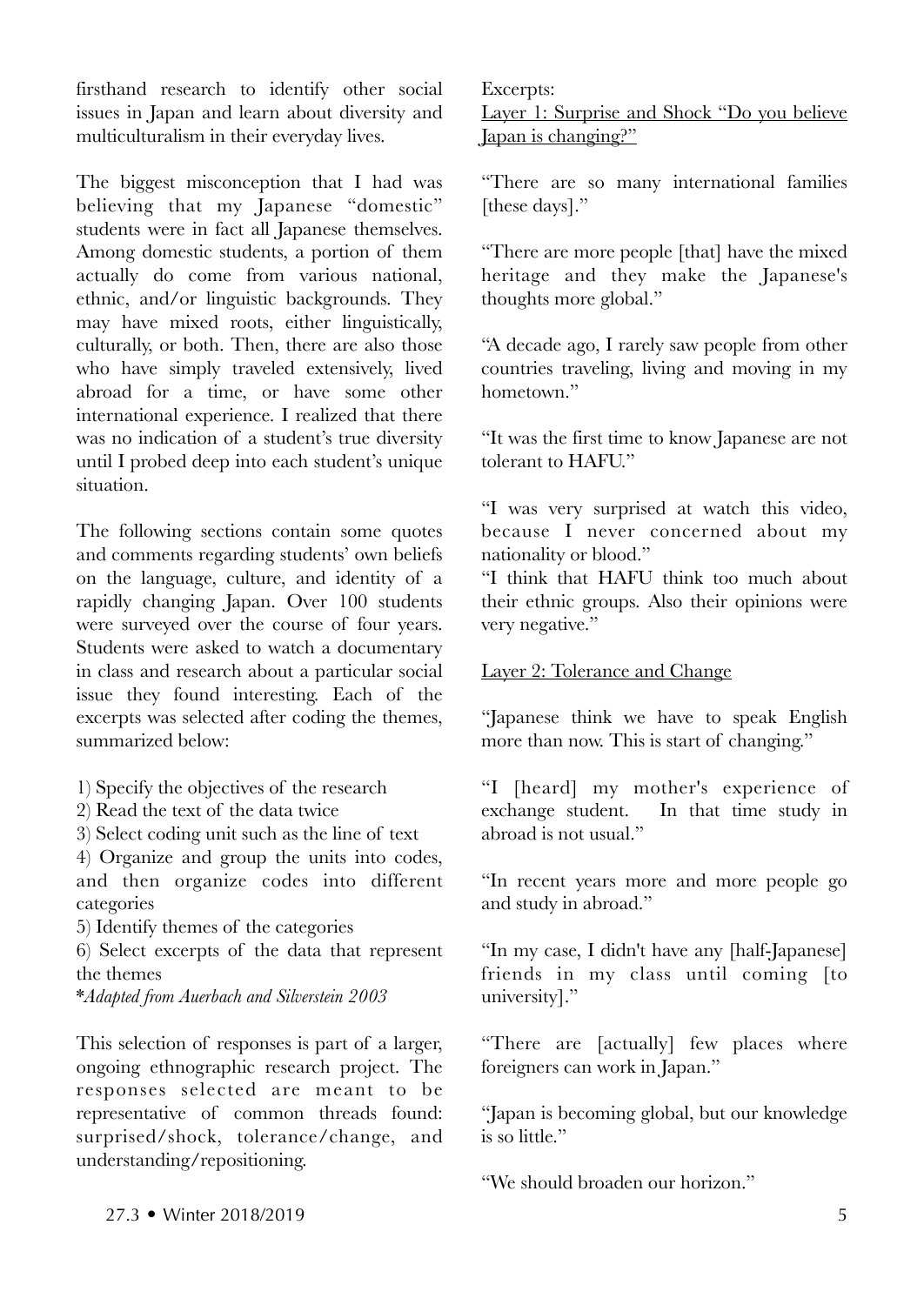"The context of Japan might be not comfortable for HAFU to live normally."

# Layer 3: Understanding, Inspiration and **Repositioning**

"I think that Japan should change to be flexible, but that Japanese make the wall between us and foreigner [so] Japanese culture [is] protected."

"To change the way to think of mixed race, Japanese should have education to accept the differences since they are young. But I personally think they have had lack of these kind of systems so far."

"I didn't know that mixed roots people are feeling difficult about their identity...I think they should be proud of being themselves, but I assumed that they can speak more than one language easily and can know about both country automatically. Now I found that assumption was wrong and even if they can speak many languages and know many cultures, it is because they've gone through many challenges."

「ハーフの人達はそれぞれのアイデンテ ティを困っていると思わなかった。彼ら はもっと自分のことを自慢していいと 思っている。両方の国のことを知ってい るし、両方の言語を話せることが全て当 たり前ことだと思っていた。しかし、 色々な経験や、色々な辛いことがあった からこそ、両方の言語や、文化を知って いる。」

"I understood that Japanese society makes some people uncomfortable... Japan is trying many things for the world now, so Japan should welcome to the concept of international. Of course, Japanese identity and old ideas from ancestor should also be

respected. Japanese have responsibility for accepting and understanding many values as a world leading country."

「HAFUの人達には日本はまだまだ住み にくいところだと思う。日本はたくさん インターナショナルなことを試している が、もちろん、日本の歴史や文化をも大 事した方がいいと思うし、私たちも色々 な国の人達の考え方があるから、それを 理解し受け入れないといけないと思 う。」

"I wanted to become a HAFU, because I can learn and touch diversity...I could not easily learn about diversity before. I think understanding diversity is necessary to live in the world."

"I have many HAFU friends, so I thought I knew about HAFU, but it was wrong. I learned that they had different backgrounds... Compared to other countries, HAFU would be uncommon in Japan, so I want more people to watch the video and know about HAFU. Then Japan would be a comfortable county to live in for HAFU."

"When I was an elementary school student, I was bullied [because of being "HAFU"]. I really hated myself and I was scared of talking with people. But by seeing this video, I learned that there are lots of people thinking about the same thing. And I felt that I should change myself. I want to live more positive, and I want to help people who are suffering from similar things in Japan."

「私はハーフのなので、小学生の時にい じめられていた。自分の事が嫌いだった し、怖くて他の人達と話す事ができな かった。でも、このドキュメンタリーを 見て、他のHAFUの人達も同じ思いをし ている事に気づいた。自分自身が変わら 6 BILINGUAL JAPAN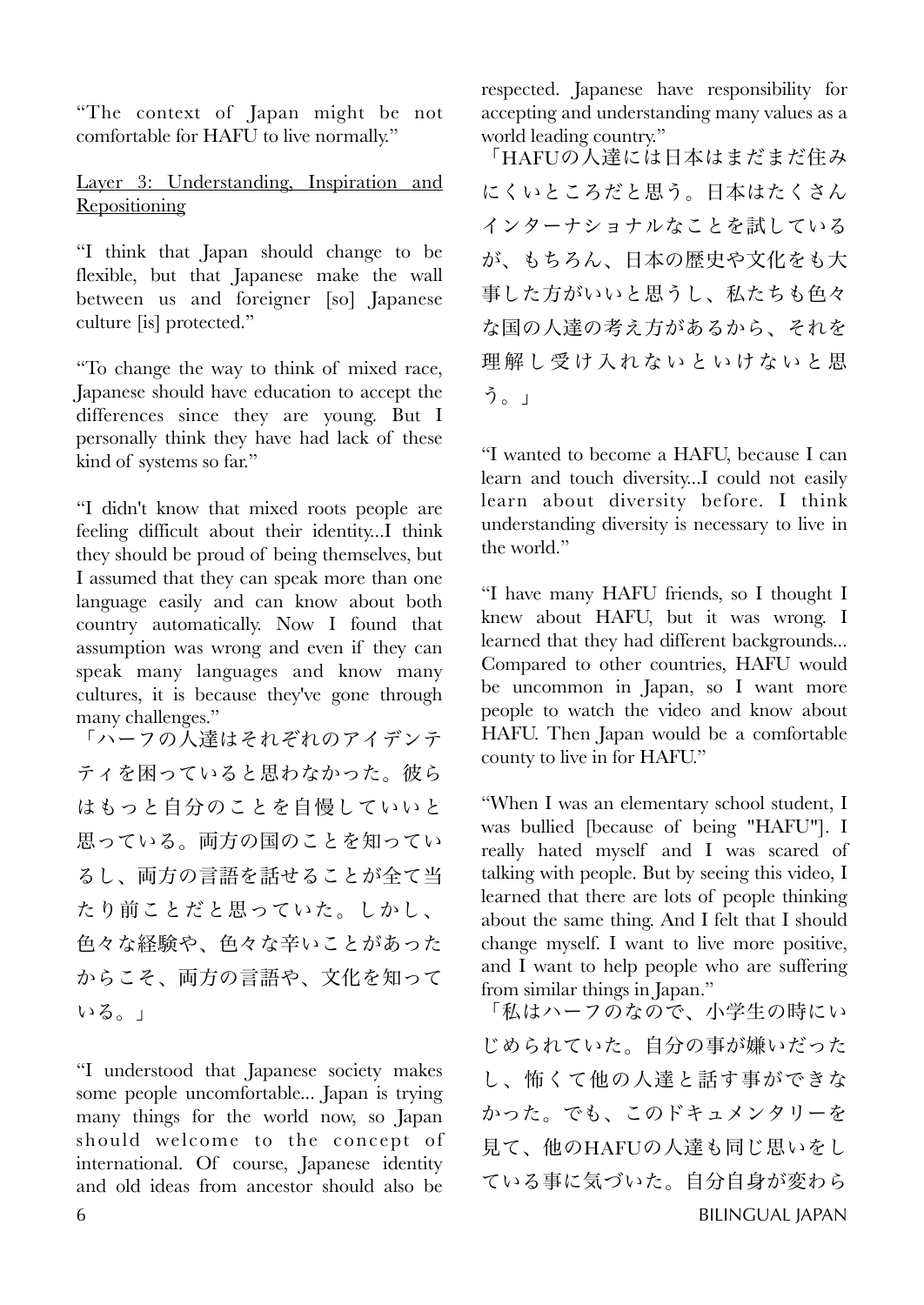なきゃいけないと思うし、もっと前向き に生きたい、そして同じ思いをしている HAFUの人達の手助けをしたい。」

"People who have the mixed heritage are more than the past in Japan. They had the experience about the culture shock or something and I have some similar experience. I understand these people and I have the thought about two cultures, too. In this video, they have many situations. And know how they bridged it. It makes [gives] me courage. And I want to try doing something that the 'HAFU' can do."

# Commentary & Analysis

Layer 1, perhaps unsurprisingly, reveals the initial reactions for most Japanese who watch the film for the first time: surprise and/or shock. Visible changes in Japan, such as more international families moving or traveling, is easily identified by most. However, the idea that these people would have some difficulties living in Japan is quite surprising to most. For most Japanese, their own identity itself is not an issue, because they've never had to face those situations in society when their culture, tradition, language, ideas, or values are being contested. By showing them the video, students open up and realize that having mixed roots is not as glorious as it seems to appear on TV or in the media. They are also surprised to learn that HAFU don't acquire languages based on their own heritage. Language learning is not automatic, and they realize that Japanese people might struggle just as much as those with mixed roots do.

In Layer 2, many Japanese students realize the need for Japan to change and become more open and diverse. Yet at the same time, they struggle to identify and hold on to their core Japanese values and traditions. Being able to navigate between their own national and international identities is one that many

people with mixed roots do on a daily basis. People are not bound to one idea, one culture, one language, or even one attitude, and they often go back and forth between various national and international identities and/or perspectives. Many understand the importance of Japan changing itself, as well as the importance of changing themselves. This could mean learning a new language, studying abroad, or becoming more open to change in their everyday lives in Japan.

Finally, in Layer 3, students begin the process of comparing themselves with a symbol of diversity, such as HAFU. Some students take a negative attitude towards themselves, or feel a sense of regret, and how they feel they should think about diversity more. However, this is an important step forward, and a possible difference in how the generation of Japanese growing up today is different than previous ones. The fact that they realize this difference shows that they do in fact understand the importance of diversity. One major step for students is to realize the difference between their own culture and values and that of others. That, I think, is one of the biggest steps in becoming a part of a larger global movement. Also, it gives them reason to actively participate and engage in English and see the value in languages as a whole. In a symbolic sense, they become inspired to take a risk and reposition themselves in a discussion on diversity, rather than simply standing on the sidelines of it.

# "Diversity" in the Classroom

Educators need to consider diversity in the classroom as the understanding and positioning of language, culture, and/or identity as a part of something larger than ourselves. Too often, we stifle students and place labels on them. If we simply define diversity as something innate, i.e., something people are born with, then no, most Japanese could not be defined as "diverse" in that strict sense. However, that strict definition is not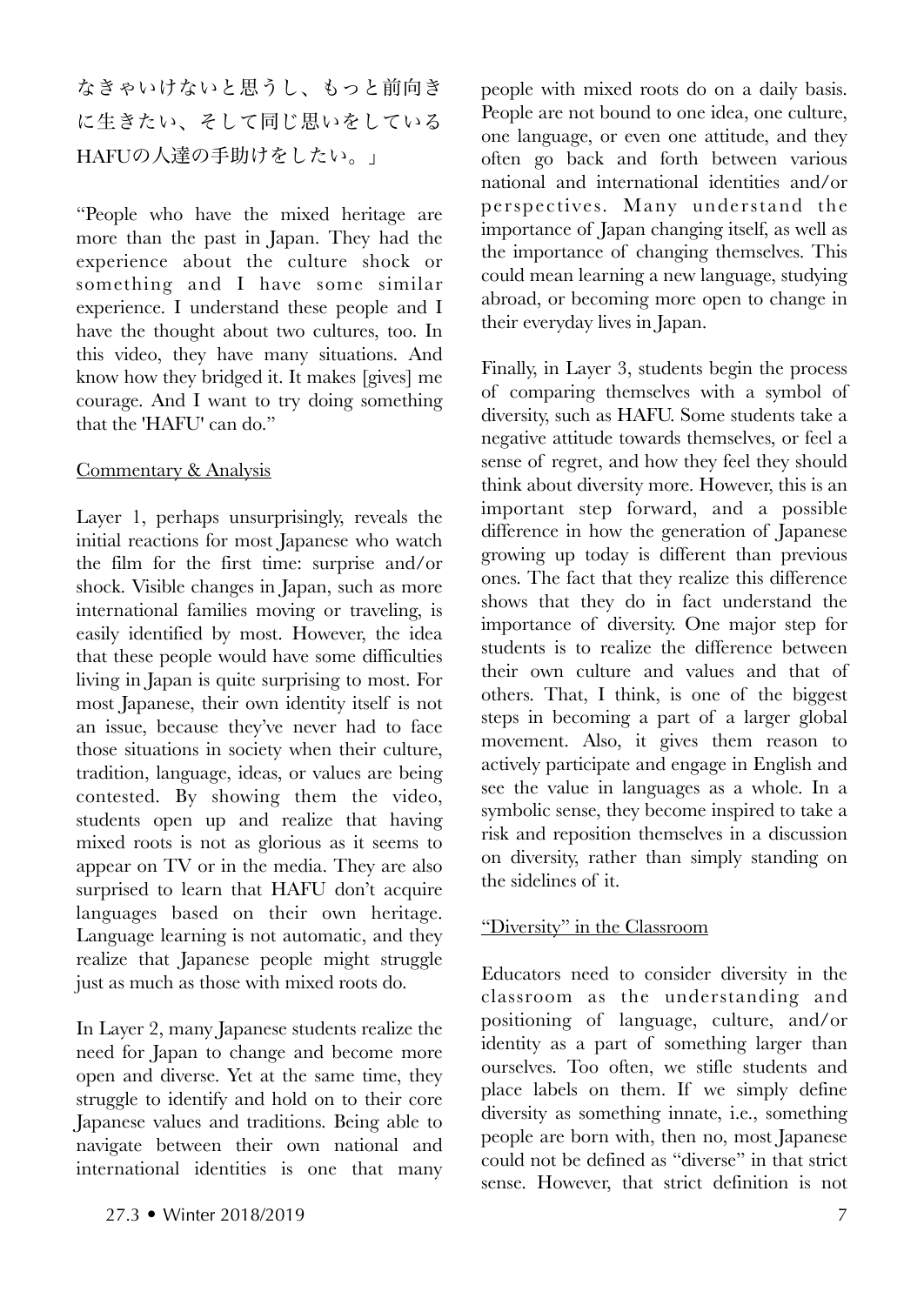useful for most Japanese who can and often do express diverse perspectives.

Therefore, educators should provide an environment that can adapt and allow for a multicultural sense of identity in students to flourish. Diversity can be uncovered even within the most homogenous classroom environments. If students don't believe in their own diversity, how can they identify with a larger narrative of globalization in which they are expected to play a role in making an impact in today's world? Without a proper understanding of one's own diversity, all the rhetoric to create a global-minded Japan remains unrelatable and lost on most Japanese students as they remain unconnected and cannot connect themselves to grandiose ideas of "multiculturalism." I have a few recommendations for other educators who wish to discuss diversity and multiculturalism in their own classrooms:

1. Uncover the existing environment and avoid making assumptions regarding culture

or values

2. Give students opportunities to explore their identity or values in a context relevant to them 3. Promote a sense of belonging to a larger global narrative through the use of social issues and relevant topics

4. Include large task-based projects to enhance learning

In this project, I have tried to open up a discussion that considers individuals as diverse beings themselves in an attempt to close the gap between idealism and reality. I would like to continue to promote multiculturalism and diversity in the Japanese classroom.

# References

Auerbach, C. F. and Silverstein, L. B. (2003). Qualitative Data: An Introduction to Coding and Analysis, New York, New York University Press.

# **Bilingual Case-Study** ある家庭におけるバイリンガリズム

In each issue, we present a case-study of a bilingual individual or family. We especially want to encourage our members to write up their own case studies of their bilingual families. The column editors would be happy to offer you assistance in writing your stories. You may also request an outline of suggested items to include. Also, if you know of a family that could be featured in this column, please contact the column editors: Ron Murphy, Ehime University, English Education Center, 3-bunkyou cho, Matsuyama, 790-8577. t: 089-927-9358 email: murphy@iec.ehime-u.ac.jp; or Alec McAulay, GSISS, Yokohama National University, Tokiwadai 79-3, Hodogaya-ku, Yokohama 240-8501 t: 045-339-3553 (w) email: tokyomcaulay@gmail.com

# **Hong Kong University Academy for the Talented: STEM Symposium**  by Elena McAulay

I am 17 years old, a second-year high school student, born and raised in Japan, with a Japanese mother and Scottish father. My parents raised me bilingually using one-parent-one-language. I am a fairly balanced bilingual. I am native in Japanese, and possess Level 1 of the STEP (Eiken) test, have a TOEIC score of 980. In July 2018 I scored 105 on the TOEFL iBT. All of my formal education has been at state schools in

Japan. I did have one year at Scottish primary school when my father had a sabbatical, from April 2011 to March 2012. I was 10 years old. I have also had short summer sojourns at Scottish school. I attend a state high school in Yokohama, one of the government's Super Global English High Schools. Through my high school, I was given the opportunity to apply to a STEM Symposium organised by Hong Kong University's Academy for the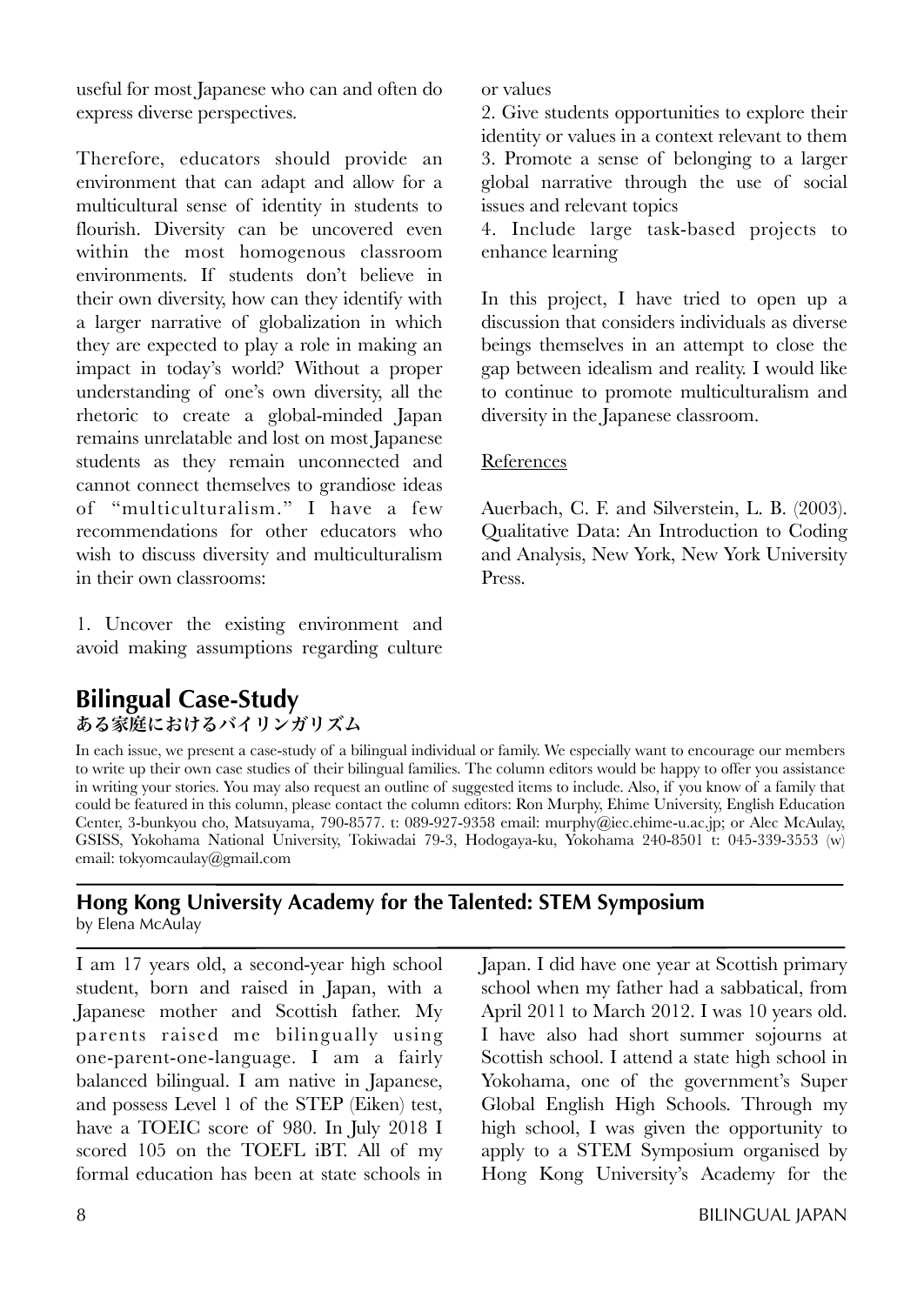Talented. According to their website, they provide "a platform for outstanding students to pursue intellectual enhancement and productive academic learning." As a Japanese-English bilingual, I decided to explore this opportunity. Here, I relate my experiences and encourage other bilingual high school students in Japan to consider HKU's Academy for the Talented to enhance their multicultural development.

In summer of 2017, I applied for and was accepted for a symposium on STEM education at Hong Kong University (HKU). STEM stands for the academic subjects science, technology engineering and mathematics. One hundred high school students from all over the world attended the symposium.

On July 27th, we arrived at the airport at around lunch time, and were greeted by three HKU staff members. They directed us to the airport express that took us directly to Hong Kong Station. There were staff members at the station as well, and they organized a taxi journey for us and two other Academy members. We arrived at a dorm inside HKU where another staff member was waiting for us. I could feel butterflies in my stomach when the woman told me that I was to go to a different dorm from the three that were in the same taxi as me. Across the street was my dorm, which felt like miles away. Regardless of my worries, I met Bonnie, who was my supervisor for the trip, and I soon felt very relaxed. My room was on the 11th floor and the view was amazing. I had the room all to myself and felt a little lonely.

That afternoon, we were called to an orientation meeting at the main building. We were put into groups of eight, and had a chance to talk about our presentation that was planned on the last day of the symposium. My group consisted of two girls from Hong Kong, two boys from mainland China, and one boy each from from the U.K. and

27.3 • Winter 2018/2019 9

Thailand. My group consisted of seven members due to the fact that a girl from India had withdrawn at the last minute. After that, we were given certificates to commemorate entering the Academy for the Talented. That was the end of the first day. We gathered again at 9:00 the next day to register at the main building.

Day Two started with all 100 high school students from all around the world in one hall. Our very first talk was by an industry manager from Google, the CEO of 9GAG, and the head of growth from Snapask. I was amazed at the talks they gave about IT and business. There were around 10 minutes for questions after the talk, and that was when I was taken aback by the amount of questions, and the high-level of the questions, that the students were asking. I was used to "question times" in Japan where no one asks questions, and even if they do, it was something that was off the point. It made me concentrate more on the next talk, which was on data analysis and mathematical modelling, and I tried to understand harder what the speakers were trying to say.

In the afternoon we had a chance to visit a company called ASTRI. The CEO himself gave us welcoming remarks, and we were delighted to see that he was happy to see us all. ASTRI urged us to "become creators rather than mere consumers." It was something that had never occurred to me, and was very new. ASTRI made me think from a whole new perspective.

After a fun dinner with the local HKU students, our group was ready to work on our presentation. We had decided to present on Pavegen tiles. The curfew was twelve o'clock and we were eager to get it at least half-finished. Our group leader was very kind to us, and got us takeout food from a nearby restaurant. I remember being very tired at the time, but it is all a good memory now.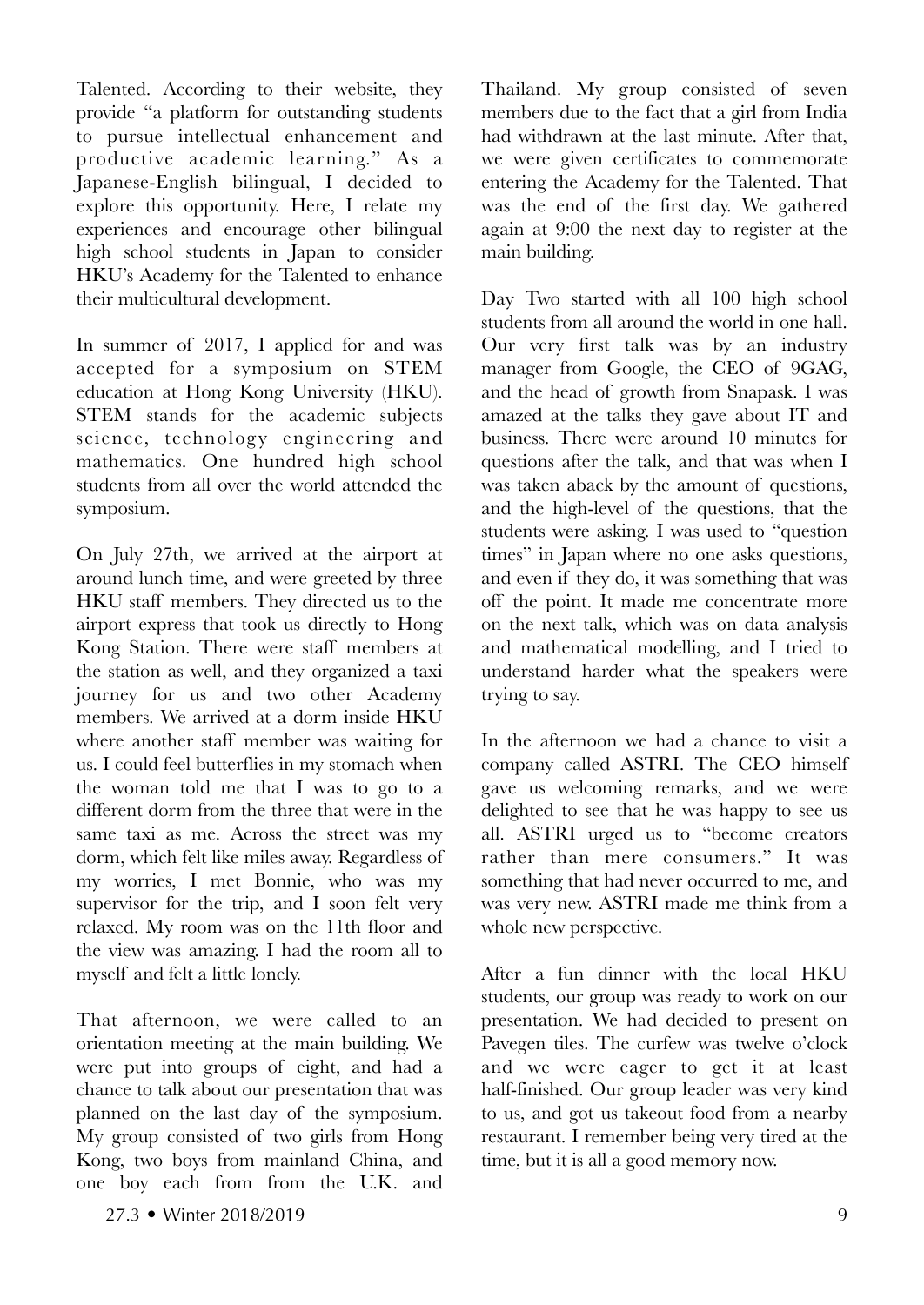The third day, July 29th, was all about listening to speeches and actually thinking about what they were trying to tell us. The most memorable speech for me was the one that was made by Mr. Kajimoto, a Japanese professor at HKU. He talked about how technology is influencing information flow in the present age and how we should make informed choices when information is overwhelming online. It made an impact not only because the speaker was Japanese, but also because the content was very easy to understand, as it was 'literature' based. Even I, a non-science major student, could understand it. I went up to talk to him after his speech, and he seemed delighted to see a Japanese high school student at HKU. We talked in Japanese about media and journalism. I also asked him about campus life at HKU.

That afternoon we had a game session. It was not an ordinary game, but a game where we had to cooperate with our team members to solve problems. In the problem-solving game, my teammates and I had to communicate quickly and precisely. We had to explain details in English while being pressured under a limited time. This was challenging for us because most of us used English as a second language. While playing the game, I tried hard not to let any Japanese slip out. We used computers to play the game, and I got to know my group members much better than I did the day before. We had dinner at a local Chinese restaurant, and worked hard on our presentations afterwards.

The last day had come, and we were all in formal wear. All of the groups had their

presentations ready. My group was first, and I was very nervous. It was a ten-minute presentation. We talked about Pavegen tiles and how they would be a great way to produce sustainable energy. There was also a question time for our presentation, and many students asked us about the tiles and how the system could be funded. I was very relieved once our presentation was finished, and was ready to listen to all the other groups' presentations. The presentations finished around four o'clock. We were all satisfied with our work. The HKU teachers told us that they had prepared a barbecue for us, and we hopped on a bus to go to the location, which was in a fairground near the beach. It was very sad saying goodbye to all the friends that I had made, but I knew that we would stay in touch and someday I would be able to see them again.

This experience at Hong Kong University changed the way I view the world dramatically. For all of the students there, it was an ordinary thing to be able to speak two or more languages. Coming to another country was an everyday thing for them too. But most importantly, they valued their own education and were eager to learn. I feel very privileged to have been able to join such enthusiastic learners, and that I was a part of a great program with the leaders of the new generation. I hope that I will be able to take this experience and utilize it in my life.

For more information on Hong Kong University's Academy for the Talented, see: https://aal.hku.hk/talented/



10 BILINGUAL JAPAN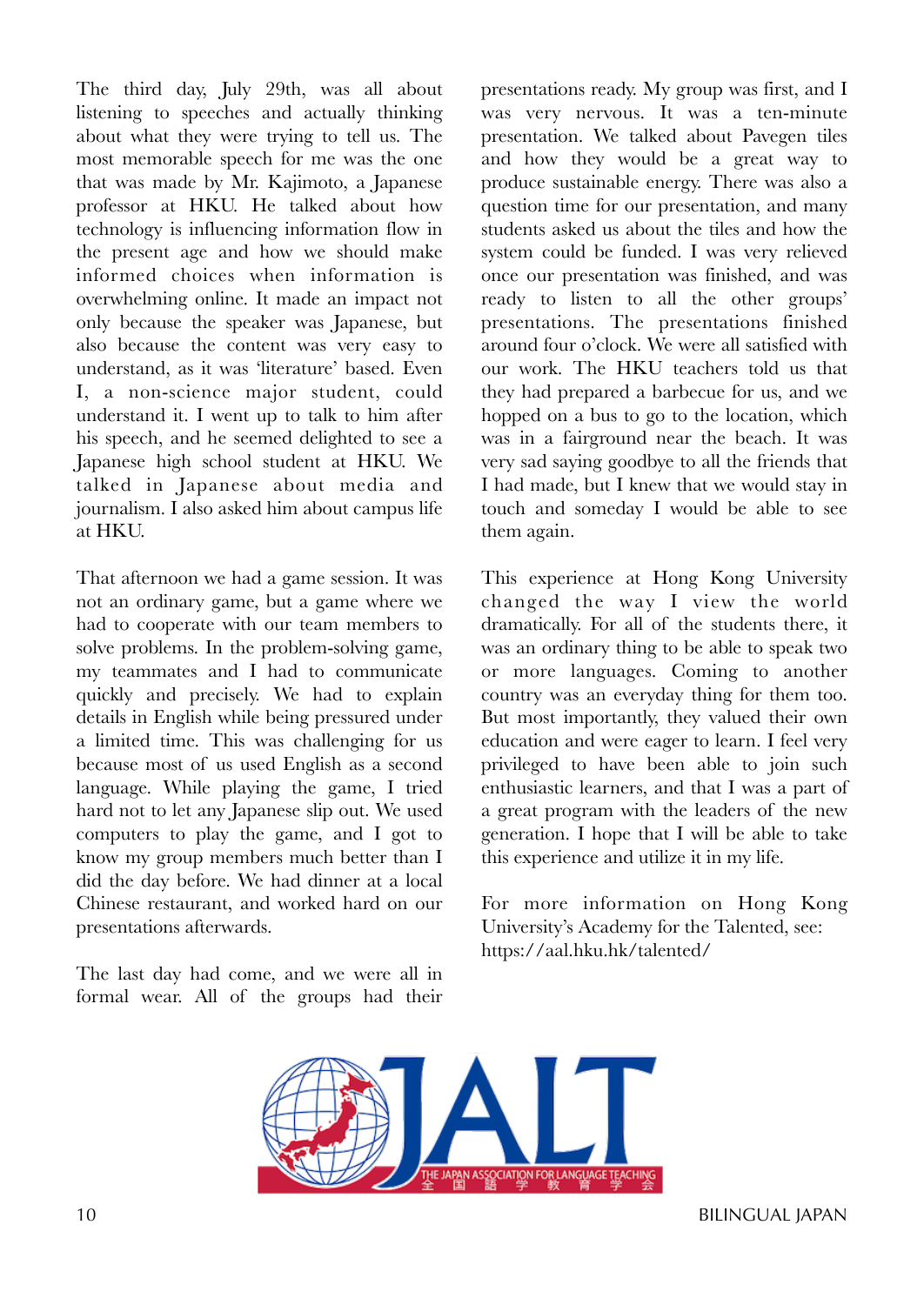# **Spending Junior High School Years at Home in Japan**

by John Spiri

In March 2015, my son Vincent graduated from a public elementary school in Japan. As noted in Bilingual Japan's 2005, No. 12 issue, Vince has always had strong linguistic skills, and was probably close to U.S. grade level in English, at least regarding speaking and listening, upon elementary school graduation. The next step in his academic career, however, concerned me.

# Father's concern and influence

When I was in my early 20s, I discovered the teachings of the Indian philosopher J. Krishnamurti. Although my main interest resided in his teachings regarding psychological liberation, I also became interested in his philosophy of education, and visited Krishnamurti's Oak Grove elementary school in California. Then and there, the principles of a liberal education all struck me as vastly superior to the stifling atmosphere of a public school. These principles included: giving students far more power to decide when, where and what to study, de-emphasizing exams, ;expanding the traditional curriculum to spend more time on crafts, environmental education, and harmonious and cooperative peer interactions, and providing an inspiring learning environment. As a result, I had a strong desire to steer Vincent into a school more aligned to my principles of learning. My main objection to Japanese public schools is their excessive focus on testing and entrance exams. Also, considering Vince's level of English, English classes in junior and senior high school would certainly have been boring and probably frustrating.

Finally, my wife Rika and I had always envisioned that both our sons would attend university abroad. We knew we'd be living in

Japan throughout their childhoods, so we hoped they would live abroad as adolescents so they could compare lifestyles before deciding where to seek employment and live. Four years abroad would also solidify and further their English skills.

# Vincent's personality

From an early age, Vincent's experiences in the U.S. were very positive. He enjoyed my parents' and cousins' spacious home and pool, staying with friends in a cabin in Vermont, and traveling by car throughout the northeast. Watching American sitcoms on TV probably also contributed to a slightly idealized version of life in the U.S. and a desire to attend school in America.

In contrast, he expressed dislike for team sports and the structure of clubs in Japan after playing soccer as a fifth grader and being a boy scout from 4th through 6th grade. He also expressed a stronger and stronger dislike of uniforms. While Vincent had friendships, and never experienced any sort of bullying, a U.S. school seemed preferable. In fact, he had his heart set on it.

Vincent's interest in attending school in America was also, I think, because of his desire to minimize studying. He had an image—not altogether incorrect—that schools in the U.S. are easier than those in Japan. Studying kanji, for example, was an endeavor that he complained about and would spend minimal time doing. In general, he picked up the gist of school lessons easily, but rarely showed interest in spending more than the absolute minimum amount of time on them. His report cards were neither stellar nor poor. By sixth grade he probably identified more as an American than as Japanese, so we decided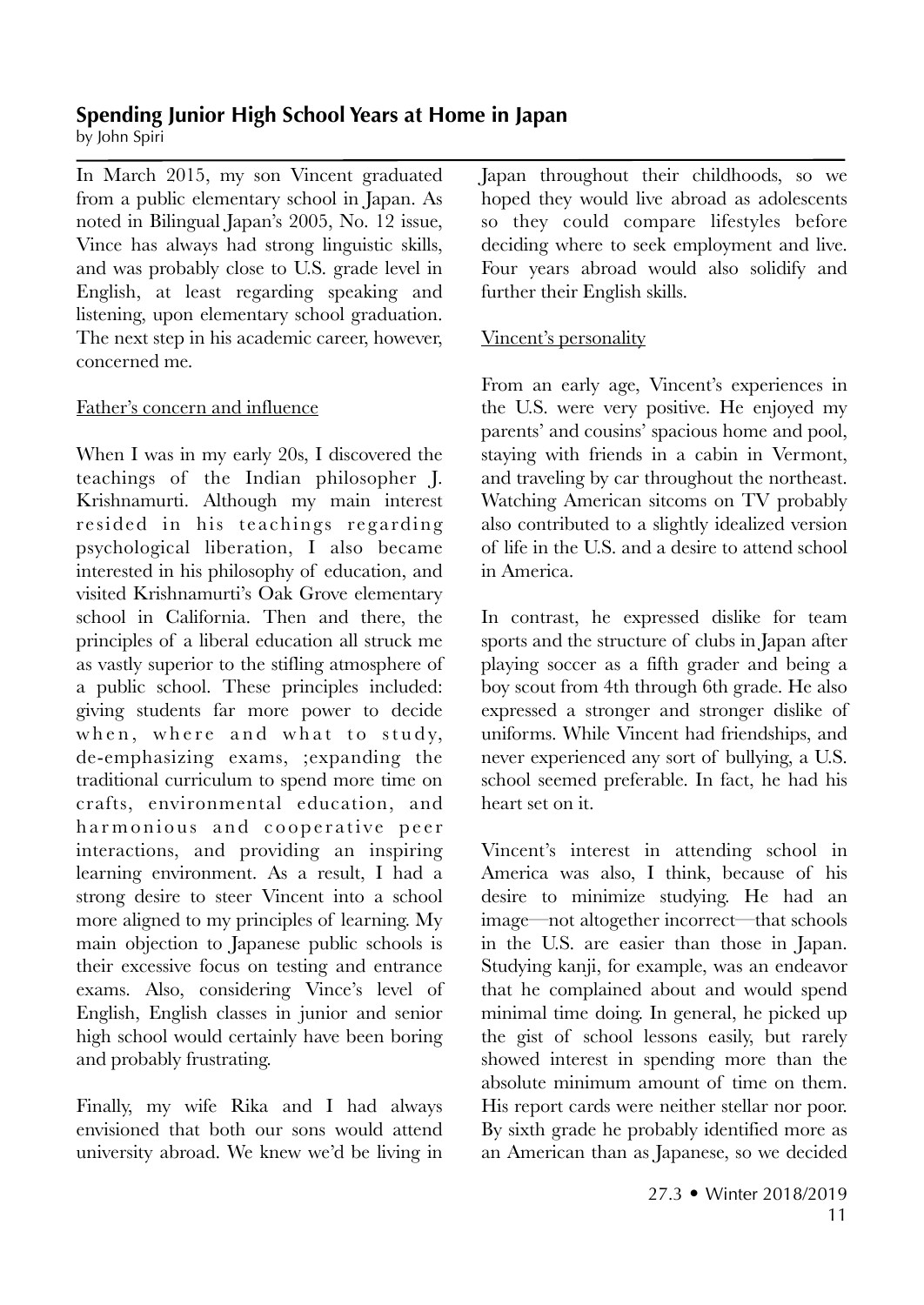to not make him enroll in a public junior high school in Japan. Next was the daunting task of finding an alternative.

Because of school calendar differences, he spent April to August of 2016 being home schooled. I mostly used my self-published EFL materials that were made for university students (see journal entries below for more on this). He studied English mainly by doing culture and geography activities. We read books about science as well, and I had Vince keep a journal.

# My journal during Vince's three months of home schooling

After Vincent graduated from elementary school, I decided to keep a journal that would document aspects of his unique educational journey. My first journal entry appears on April 3, 2016. For the four-month period, there are a total of 18 entries that span nine full journal pages. While some of the early entries were quite short, they later typically took up a full page.

# Wednesday, April 27

Vince is having a good week, studying hard. We started a popular science book, an excellent resource, introducing basic concepts and branches of science. Gorgeous photos and understandable, I think it's perfect. It's D.K. Science Encyclopedia. As noted before we also do my EFL text Around the World, doing dictations (easy) and reading comprehension (he's improving). Finally, we are keeping up with math.

# Saturday, May 14, 2016, 2:50am

One concern is he appears to be getting soft. Now, I'm no macho dad, but he apparently spends way too much time on the sofa, sometimes even reading his schoolbooks while laying on his back. I gave advice about sitting up straight at a table, but he's ignoring… Stress is building on (Rika). Some of it, to me, is valid; the posture, for example. But some I

don't really get. He doesn't wash his plate after lunch; he vacuumed slipshod. I hadn't considered how much housework he should do and will have to deal with this issue.

# Sunday, May 15

One thing I have noticed is that Vince has been really happy these past couple weeks. Really cheerful, playfully dancing, and even a bit more generous than usual. It's heartening.

# Thursday May 18

(Summary of various notes) I noted the subjects he was doing initially: science (read encyclopedia), Koreans at Work, Nature Stories (listen/read), Khan Academy (for math), English vocabulary notebook, writing (Google Docs), Japanese (ヤクザな月), and

Japanese vocabulary notebook.

# Friday, May 20, 2016

Tomorrow will try to get him interested in woodworking on our land in Shiga.

# Monday, June 6

Today it was far from stellar. First he complained about boredom–not a good sign. Later I discussed boredom and my impression that, fundamentally, everything between video games is perceived as boring. That's a problem... another problem was effort. He barely did an hour's worth of studying (I'm happy he can tell me honestly about even a lousy effort).

# July 1, 2016

Have to often snuff Vincent's bad habits. Latest is his desire to watch TV during the day. No! Main complaint is lack of time putting into studying and lack of concentration. Learning seems to come pretty easy for Vince, so he's not used to grinding anything out.

# Commentary on three months of homeschooling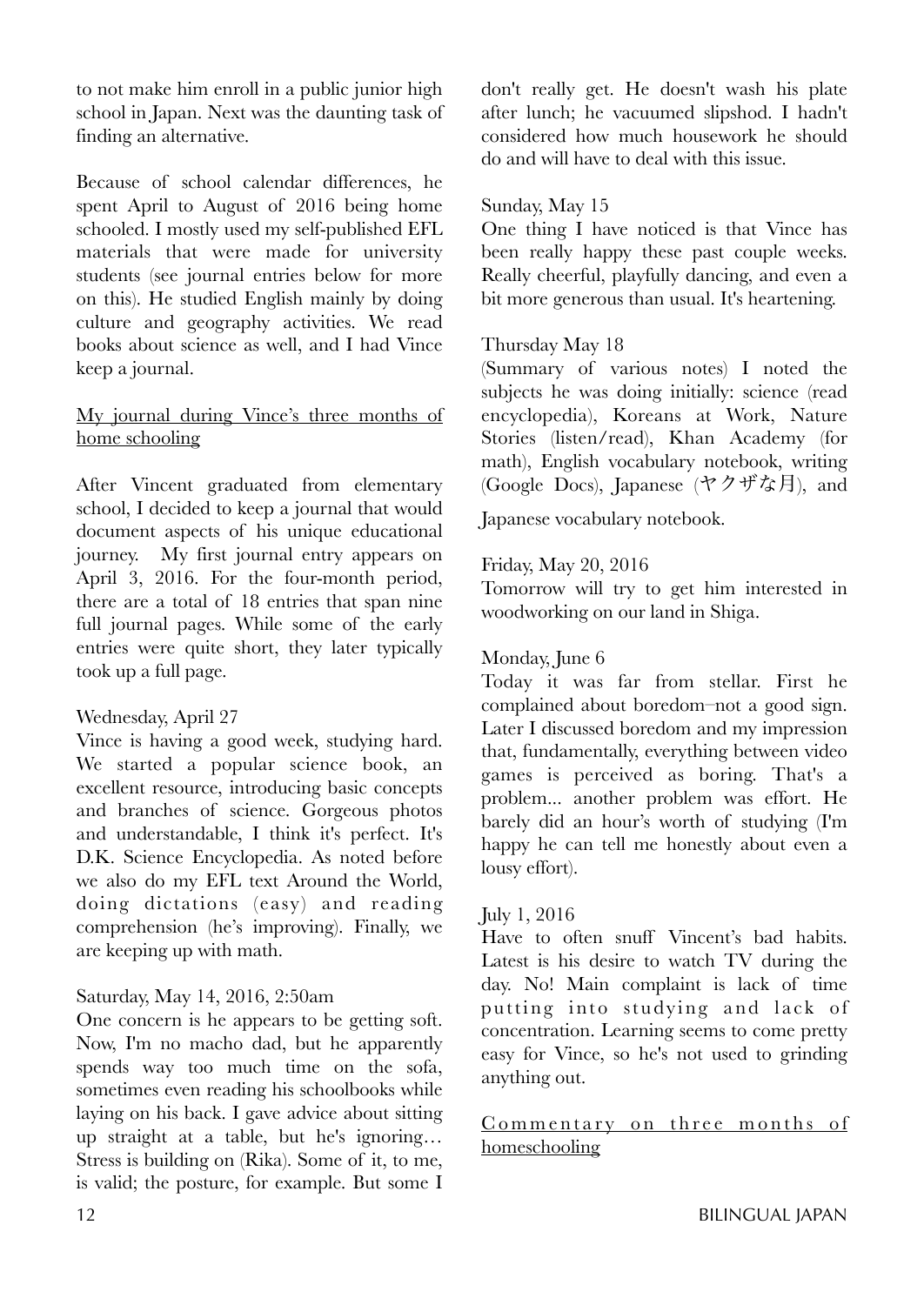Clearly, Vince didn't study particularly hard and had to deal with several home issues: getting along with his mother, posture, how to manage time, etc. Even so, one thing I wondered when studying seemed limited was, in contrast, how much would he have seriously studied had he been attending school? Not to be cynical about schooling in general, but I felt many of my concerns were largely invisible truths to a public school experience (i.e. kids spend much time daydreaming and learning relatively little). I wondered whether he was learning less than the average kid in public school. Regardless, the time home studying English provided him a certain degree of preparation for the English program at Oak Meadow.

## Private school options

At first we had decided to have Vincent attend 7th grade from September 2016 at an international school 30 minutes north of our home by train. The travel and expense did seem daunting, but I had visited the school a couple of times and approved of their educational philosophy. But the day my entire family went to visit led us to rethink. They didn't interview my son and, in fact, barely talked to him; instead they gave him a 7th grade test – an entrance exam of sorts – something they had not even told me about. I was taken aback after having heard how they de-emphasized testing. Had they spoken with Vince they would have heard his fluent spoken English. However, having never taken a paper test in English, he performed poorly. I also didn't feel a connection with the 7th grade teacher, and felt the number of 7th grade students, 3 or 4, was too few. I was disappointed when I heard Vince was merely "conditionally accepted." I understand the school's desire to only accept students who have sufficient capability in English, but felt the school dropped the ball by not interviewing Vincent, and worse, misrepresented itself regarding testing. By

failing to even tell me that they would administer an entrance exam on the day we visited, the school caused me to doubt their organizational capabilities.

Plan B was for Vince to study via an online school based in Vermont, U.S., Oak Meadow, which I had discovered via Google searches. Choosing this option would mean, for good and for bad, Vincent would not even leave the house. On the upside, the money saved could be put towards high school in the future. When offered both options, he chose to stay home and study via Oak Meadow rather than travel 30 minutes to the international school.  $My$  wife and I supplemented his homeschooling and later online schooling with outside tutoring, starting with Japanese and piano. Thus, in late spring 2016, we enrolled Vincent in Oak Meadow for 7th grade. We purchased all 7th grade level textbooks and he began submitting assignments via Google Docs.

# Journal continuation: Vince's two years doing Oak Meadow assignments at home

These entries, a total of 23, began on September 20, 2016 and cover 30 pages. They continue to document Vincent's unique educational journey. The final entry was made on July 5, 2018, less than a month before Vincent moved to the United States.

# September 20, 2016

We are getting Vince active; will join tennis after he approved the taiken (たいけん, trial)

lesson, and he just restarted piano yesterday. And he's agreed to start French after a week or two. I'd like to get drawing and/or guitar in there too.

# October 14, 2016

His habits still concern me. (Rika) caught him playing games–and he was erasing browser memory. When I said she saw him playing, he adamantly denied it… Anyway, I now take 27.3 • Winter 2018/2019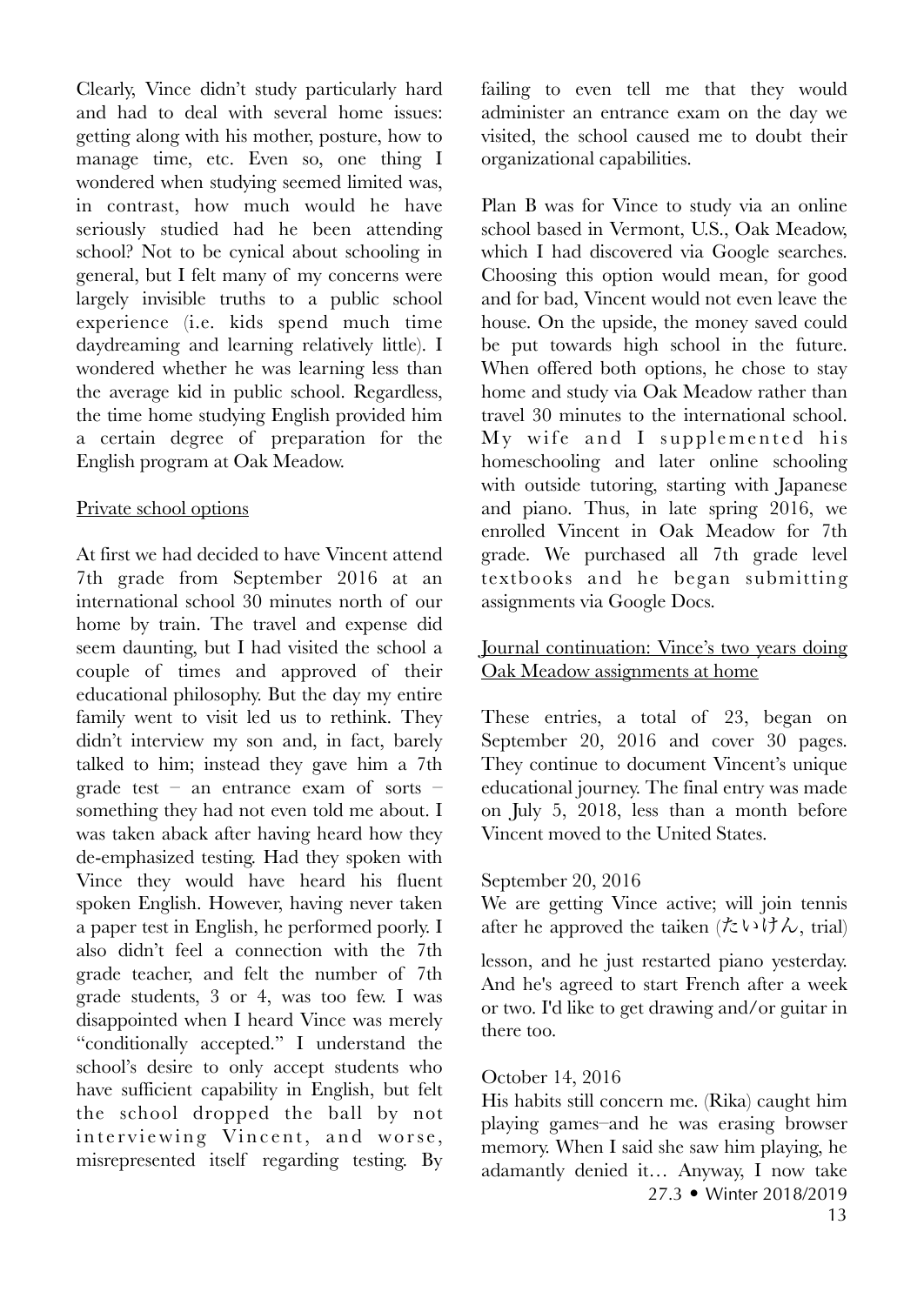away his laptop when I work. He still has access to the Apple. Strangely, he told me he was relieved to have it gone… I can't get him to do much with Japanese… One positive note–he's been watching Justin Guitar (on YouTube) with me and seems interested.

# November 22, 2016

French – I've more or less given up… Japanese – not much happening here either, but I'm not giving up… Guitar– This is the big success.

# December 18, 2016

English has taken on a more prominent role in Vince's life thanks to gaming. He coordinates with other kids–in Australia and the US–on Skype to play Minecraft. It's fun for him and provides an element of human interaction with other kids.

# March 17, 2017

There has definitely been an uptick in Vince's effort doing schoolwork. He gets into assignments more deeply, asks more questions, and spends more time on them. Unfortunately, juku  $(\mathcal{C} \otimes \zeta, \text{cram school})$ 

ended as his tutor (who taught Vince Japanese and a little math) moved… And where is art? How I want him to do some drawing! But teaching yourself is hard.

# June 20, 2017

Vince has his heart set on attending school in the U.S. Not Canada, not Europe, but the USA… Then I saw the deal on the Great Courses website: for like ¥17,000 a year you can access every course, with the first month free. (We joined and did a fair amount of drawing for a few months. But after watching about ten drawing lectures, we stopped and canceled the Great Courses subscription.)

# November 28, 2017

As the months roll by, I feel less confident I made the right decision letting Vince study at home. He's been swallowed by the computer.

He doesn't seem to care about anything else. He can still be fun offline, a sweet kid, but it's as if he lives for a return to his virtual world, and everything else is an interruption – sometimes relatively pleasant, often distasteful. But he has learned to do his schoolwork independently.

# January 9, 2018

Vince is putting the time in, but, to a certain extent at least, spinning his wheels. He sits for four hours tapping away at the keyboard but remains significantly behind… I want to do more with him, like Spanish. But that has ended. He kept fading until he started acting like a jerk (during the live Skype lesson). I mean, he kept walking away and wasn't really listening and was yawning. Was it too much? He certainly lost motivation. It was nice father–son time for a while.

# March 8, 2018

Is the "great eschewing of public schools" proving itself a failure? I sometimes feel that. Vince sits all day at the computer, but completes work at a snail's pace… His posture is crap. And he's very lonely. I do try to put all this into perspective... There are no thoughts of extras save piano; no guitar, no Spanish, no Japanese, no carpentry, no sports; just me nagging to get on track to catch up.

## May 15, 2018

Teacher suggested I work with him on civics assignments. The idea is he does one question well (out of 5-7 choices) and the others he just discusses with me. I agree that the assignments are excessive and sometimes tedious as the teacher alluded… I gave him an advanced PE activity last Friday: an overnight bicycle trip around Lake Biwa. Rode the 155 km! Really surprised me.

## July 5, 2018

I'm sort of resigned to what we have, which is some effort, some learning, but nothing approaching "excel" or "excellent." Just get through this phase. It has served a purpose; I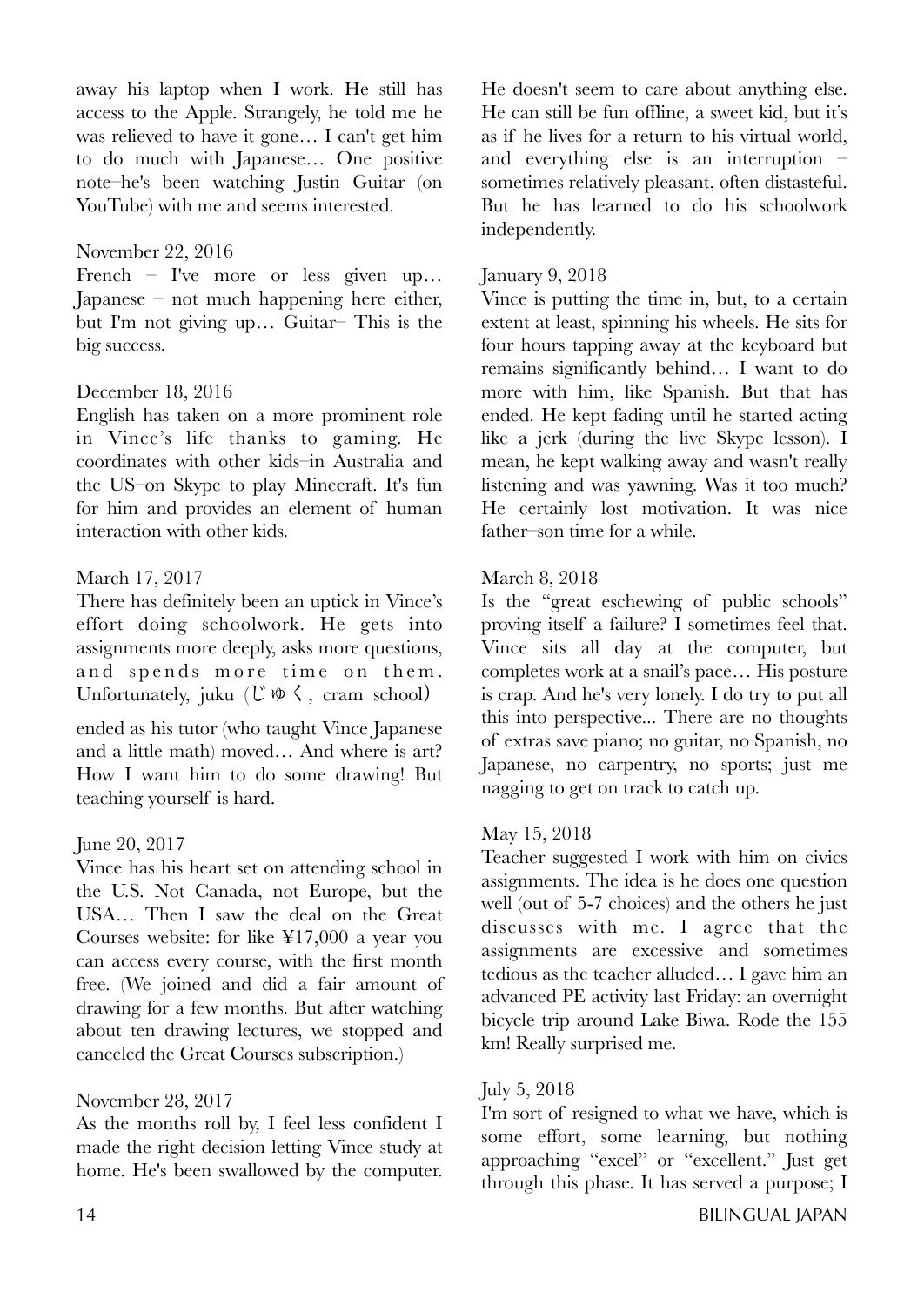hope a worthy one… Despite occasional flare-ups/disagreements, we get along well. I want him beside me longer. But if he were in a normal situation we would have seen so much less of each other. (After he goes) holidays should be great. I already fantasize about the joy of seeing him again after an absence of a few months or nine months. Still, more than ever, I'm convinced that this is the best path for him. I might not have put him on the path of a scholar, but hopefully he can work on his own and thinks for himself (to a decent degree at this point).

# Commentary on Vince's two years of online study at Oak Meadow

By the end of 2017, it became clear that Vince taking high school classes online via Oak Meadow was not a viable option; we all agreed the two years were a moderate success, but he needed to interact with peers again. While remaining cheerful and "up" for the most part, he was declaring loneliness in stronger terms. He occupied a corner of our living room, in front of the gaming computer he built from purchased parts, to a distressing degree. This concerned me mainly for his development, but also because my wife and I desired to, at least occasionally, have the living room to ourselves. Attending a Japanese high school was out of the question; that would make the 2.5 years studying English at home a waste and I didn't want it for him. Moreover, he adamantly opposed any thought of it. The international high schools in the city 30 minutes north of us seemed more geared for academically ambitious students and still had requirements such as uniforms.

Looking stateside, my sister kindly offered to host him while he attended a public high school in Utica, New York, but after the extra effort and expense of having Vince study at home, the thought of sending him to a public school in the U.S. was unappealing. Besides the aforementioned problems of an

overemphasis on test scores, we worried that social problems regarding drugs or violence could become challenges as well.

Although he spent 2.5 years separated from peers, the lack of socialization did not, apparently, affect his personality. When he had the chance to interact with similarly-aged kids, he did so easily and naturally. Also, he made several online friends. His schoolwork, as it was in elementary school, could be characterized as "just enough", although he did do well in science. Besides receiving praise on the final Oak Meadow report, he began watching informative YouTube science videos aimed at teens. His English writing improved a lot, too. However, he didn't develop as a reader and particularly dislikes books, wanting instead to watch a video or even, he says, listen to an audio version. Results in math were even worse: he didn't complete Algebra.

Another reason not to pursue a more traditional education in the U.S. for Vince was that many U.S. private high schools seemed similarly focused on academically ambitious youth and geared to rich families, with tuitions in the range of \$50,000 annually. Of course I value academic ambition, but I was more concerned about his overall development as a person than his ability to score highly on exams. Becoming an entrepreneur seems a far likelier future outcome for him than attending a top-notch university.

# Youth Initiative High School

Youth Initiative High School (YIHS) is a tiny private school in rural Wisconsin. I found YIHS by searching on Google for "cheapest private high school in U.S." In 2015 they were awarded the status of a "Changemaker school" by Ashoka, an NGO that seeks to build communities and collaborates to transform institutions and cultures worldwide. Some unique features of YIHS's program are: required service work by students; a